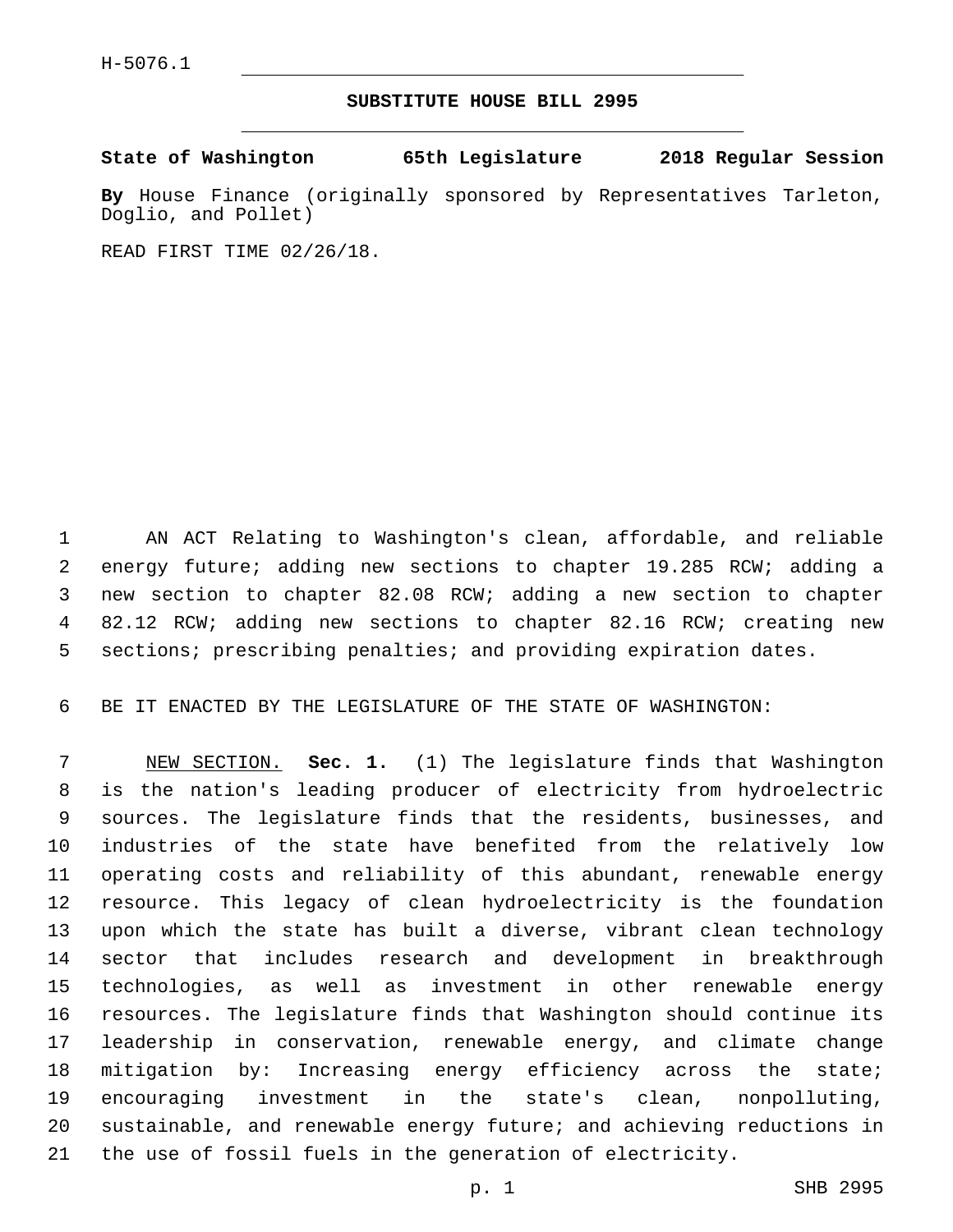(2) By building on the state's foundation of renewable hydroelectric generation with additional conservation and renewable energy resources, the legislature declares that Washington can: Promote energy independence; create high-quality jobs in the clean technology sector; maintain stable and affordable electric rates for all customers; and protect clean air and water in the Pacific 7 Northwest.

 NEW SECTION. **Sec. 2.** The definitions in this section apply throughout sections 3 through 6 of this act unless the context clearly requires otherwise.

 (1) "Attorney general" has the same meaning as provided in RCW 12 19.285.030.

(2) "Auditor" has the same meaning as provided in RCW 19.285.030.

 (3) "Coal-fired resource" means a facility that uses coal-fired generating units, or that uses units fired in whole or in part by 16 coal as feedstock, to generate electricity.

 (4) "Commission" means the Washington state utilities and 18 transportation commission.

 (5) "Conservation" has the same meaning as provided in RCW 20 19.285.030.

 (6) "Consumer-owned utility" has the same meaning as provided in 22 RCW 19.29A.010.

 (7) "Customer" has the same meaning as provided in RCW 24 19.285.030.

 (8) "Department" means the department of commerce or its 26 successor.

 (9) "Electric utility" has the same meaning as provided in RCW 28 19.29A.010.

 (10) "Emission" has the same meaning as provided in RCW 30 70.94.030.

 (11) "Fossil fuel" means petroleum products that are intended for combustion, including natural gas, crude oil, petroleum, coal, or coke of any kind, or any form of solid, liquid, or gaseous fuel derived from these products including but not limited to motor vehicle fuel, special fuel, aircraft fuel, marine fuel, still gas, propane, and petroleum residuals such as bunker fuel.

 (12) "Fossil fuel generating resource" is an electric generating unit that generates electricity from the combustion or oxidation of 39 fossil fuels.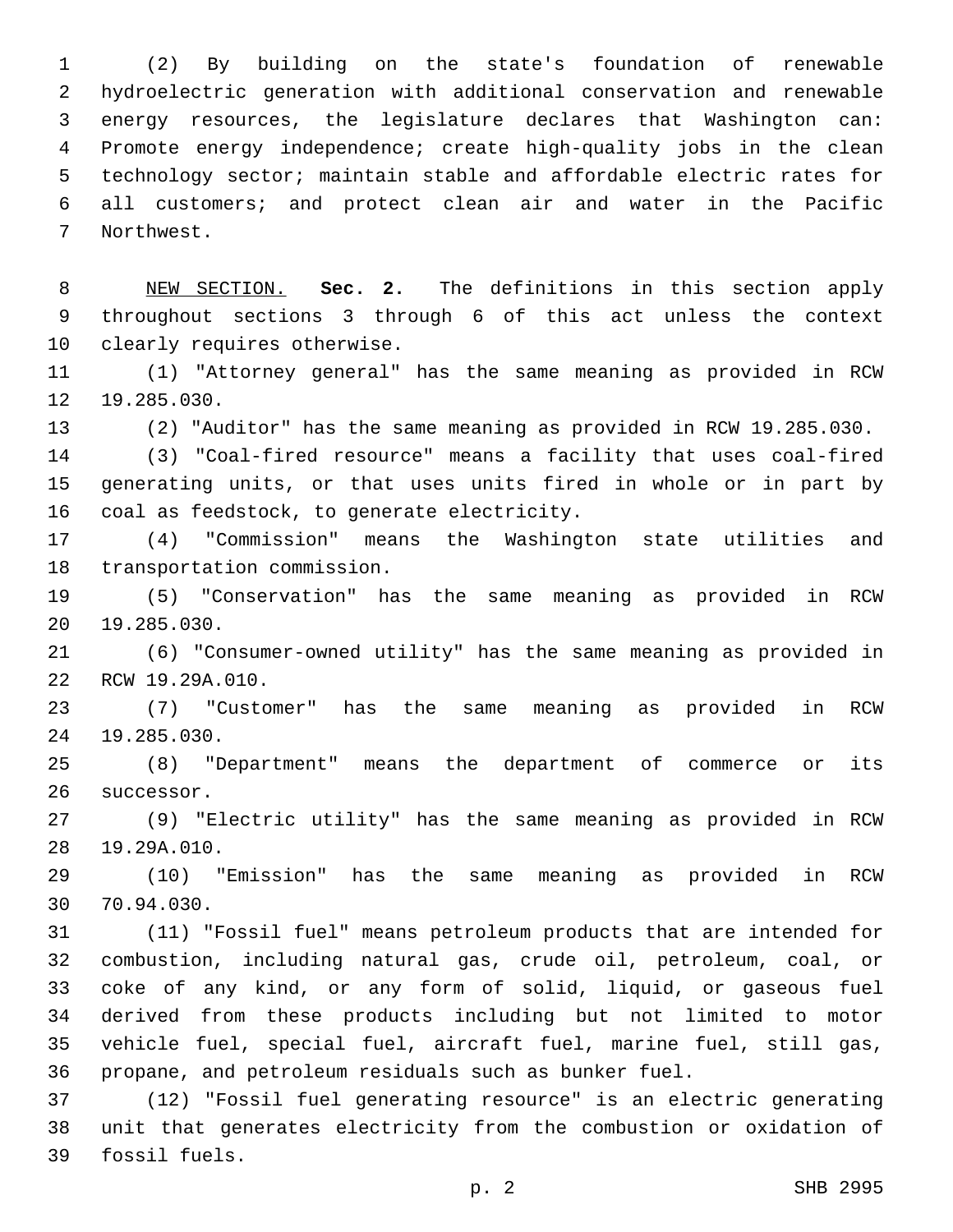(13) "Investor-owned utility" has the same meaning as provided in 2 RCW 19.29A.010.

 (14) "Low-income" means household income as defined by the department or commission, provided that the definition may not exceed eighty percent of area median household income, or two hundred percent of the federal poverty level, whichever is greater, adjusted 7 for household size.

 (15) "Market customer" means a nonresidential customer of an electric utility that: (a) Purchases electricity from an entity or entities other than the electric utility with which it is directly interconnected; or (b) generates electricity to meet its own needs.

 (16) "Natural gas" means naturally occurring mixtures of hydrocarbon gases and vapors consisting principally of methane, whether in gaseous or liquid form, including methane clathrate.

 (17) "Petroleum product" has the same meaning as provided in RCW 16 82.23A.010.

 (18) "Renewable resource" has the same meaning as provided in RCW 18 19.285.030.

 (19) "Rule" means rules adopted by an agency or other entity of Washington state government to carry out the intent and purposes of 21 this chapter.

 NEW SECTION. **Sec. 3.** (1)(a) On or before January 1, 2030, all electric utilities must eliminate from electric rates all costs associated with delivering electricity to Washington customers that is generated from a coal-fired resource. This does not include costs associated with decommissioning and remediation of these facilities.

 (b) The commission may accelerate depreciation schedules for any coal-fired resource owned by investor-owned utilities to a date no 29 later than January 1, 2030.

 (2) The commission may not extend the depreciation schedule for 31 any fossil fuel generating resource.

 (3) Electric utilities and market customers must demonstrate that they have reduced the total number of megawatt hours from fossil fuel generating resources delivered to Washington customers compared to a 2017 baseline approved by the commission, for investor-owned utilities and market customers of investor-owned utilities, and the department, for consumer-owned utilities and market customers of consumer-owned utilities, used to serve the utility's load by the 39 following annual targets: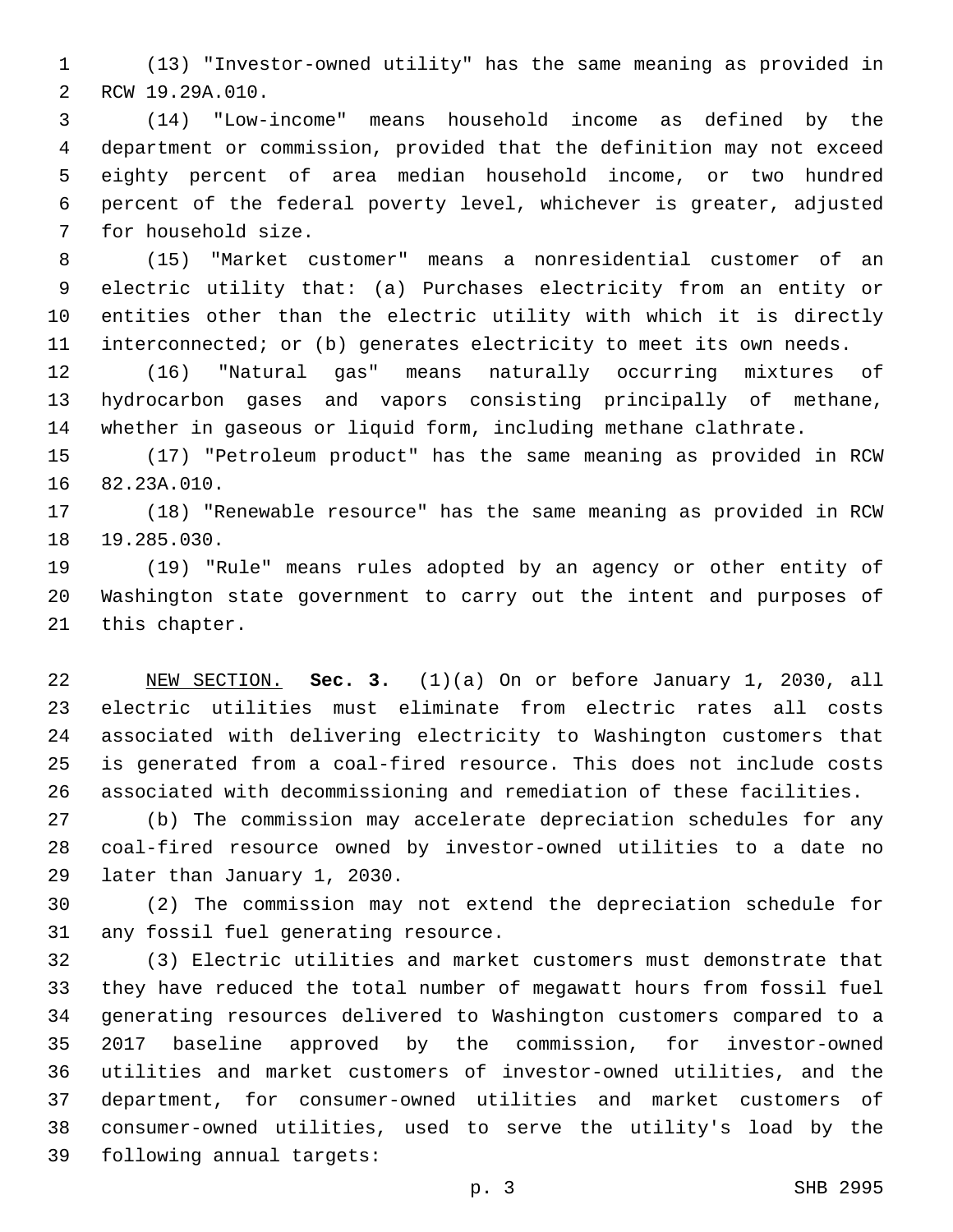(a) At least a twenty-five percent reduction from 2017 levels by January 1, 2030, and each year thereafter through December 31, 2034; (b) At least a fifty percent reduction from 2017 levels by January 1, 2035, and each year thereafter through December 31, 2039; (c) At least a seventy-five percent reduction from 2017 levels by January 1, 2040, and each year thereafter through December 31, 2044; 7 and

 (d) One hundred percent reduction by January 1, 2045, and each year thereafter. The commission, in the case of an investor-owned utility, or the department, in the case of a consumer-owned utility, may extend this deadline to a date no later than January 1, 2050, if doing so is found to be beneficial for ensuring reliability or 13 reducing long-term costs to ratepayers.

 (4) In order to achieve the targets under subsection (3) of this section, electric utilities and market customers must demonstrate that they have achieved all feasible conservation measures or investments, reductions in demand, and demand management prior to making new investments to meet projected demand; and, to the maximum 19 extent feasible, must:

 (a) Achieve the targets under subsection (3) of this section at 21 the lowest reasonable cost; and

22 (b) In the construction of new resources:

 (i) Maximize the creation of family wage jobs, insofar as doing 24 so is consistent with (a) of this subsection; and

25 (ii) Rely on renewable resources and storage.

 (5) Any resource for which the environmental attribute or attributes have been sold, transferred, or used for other purposes, except for an electric utility's own compliance with the annual renewable energy targets under RCW 19.285.040, is considered a fossil fuel generating resource for the purposes of this act.

 (6) Hydroelectric generation may not include new diversions, new impoundments, new bypass reaches, or expansion of existing reservoirs constructed after the effective date of this section unless the diversions, bypass reaches, or reservoir expansions are necessary for the operation of a pumped storage facility that: (a) Does not conflict with existing state or federal fish recovery plans; and (b) complies with all local, state, and federal laws and regulations.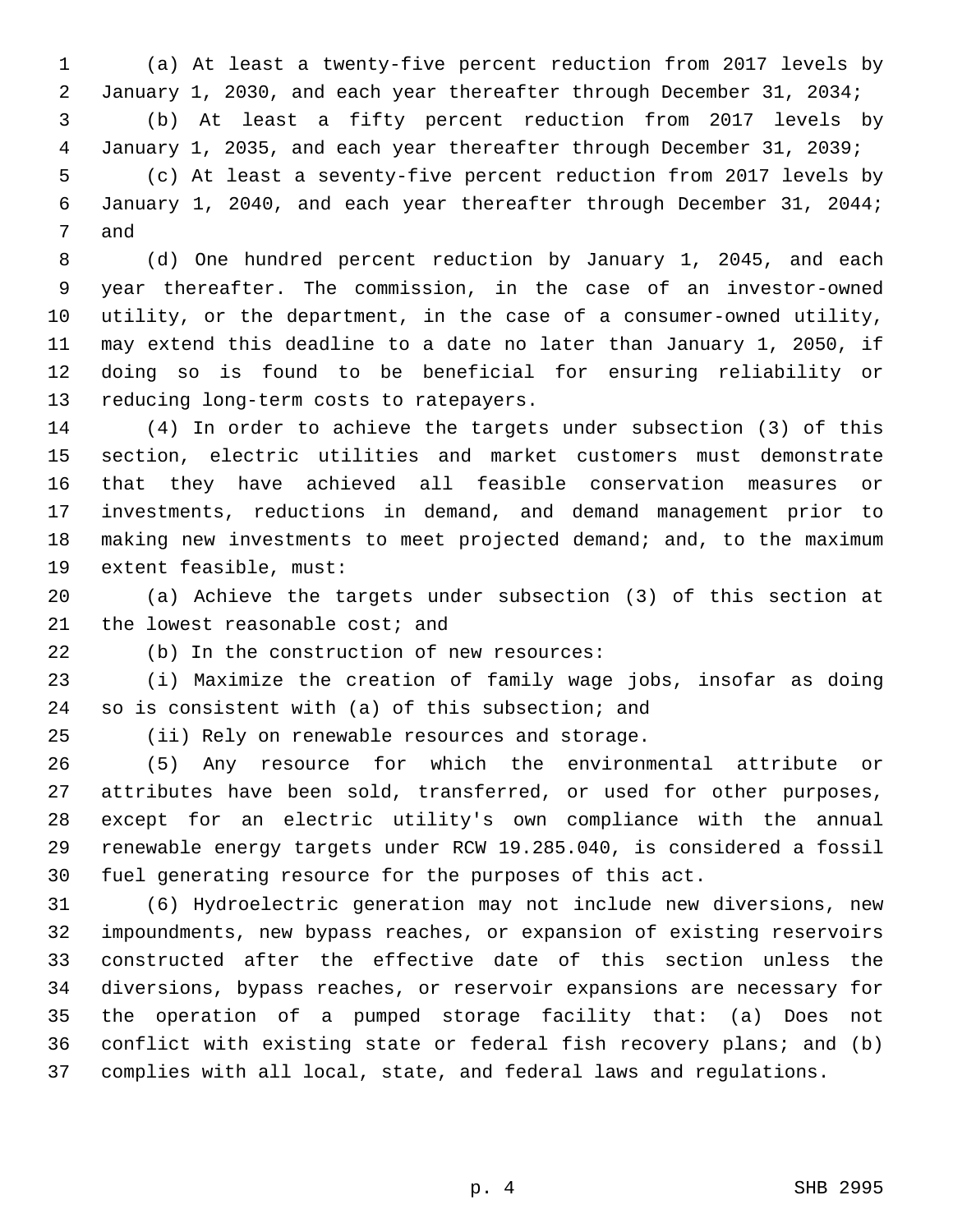NEW SECTION. **Sec. 4.** (1)(a) For an investor-owned utility, the commission must determine compliance with the provisions of this act and enforce rules established under section 6 of this act.

 (b) For a consumer-owned utility, the department must determine, and the attorney general must enforce, compliance with the provisions of this act consistent with the rules established under section 6 of 7 this act.

 (c) For a market customer, the auditor must determine compliance with chapter . . ., Laws of 2018 (this act) and the attorney general is responsible for enforcing compliance, except that the commission must determine compliance with section 3 of this act for a market 12 customer of an investor-owned utility.

 (2)(a) By June 1, 2025, and annually thereafter, each electric utility and market customer must report to the department on progress towards the reduction in the total number of megawatt hours and emissions from fossil fuel generating resources under section 3 of 17 this act.

 (b) Each investor-owned utility must also report all information required in (a) of this subsection to the commission.

 (c) All electric utilities must also make reports required in this section available to its customers and each market customer must make all information required in this subsection available to the 23 attorney general.

 NEW SECTION. **Sec. 5.** (1)(a) The legislature finds and declares all of the following:

 (i) There is insufficient information available to fully realize the potential of solar photovoltaic energy generation to serve low-income customers, including those in disadvantaged communities.

 (ii) There is insufficient understanding of the barriers to access for low-income customers to all forms of renewable energy 31 being generated in the state.

 (iii) There is insufficient understanding of the barriers to access for low-income customers to energy efficiency investments.

 (iv) There is insufficient understanding of the barriers to access for low-income customers to zero emission and near-zero 36 emission transportation options.

 (b) By January 1, 2019, the department, with input from relevant state agencies and the public, must develop and publish a study on: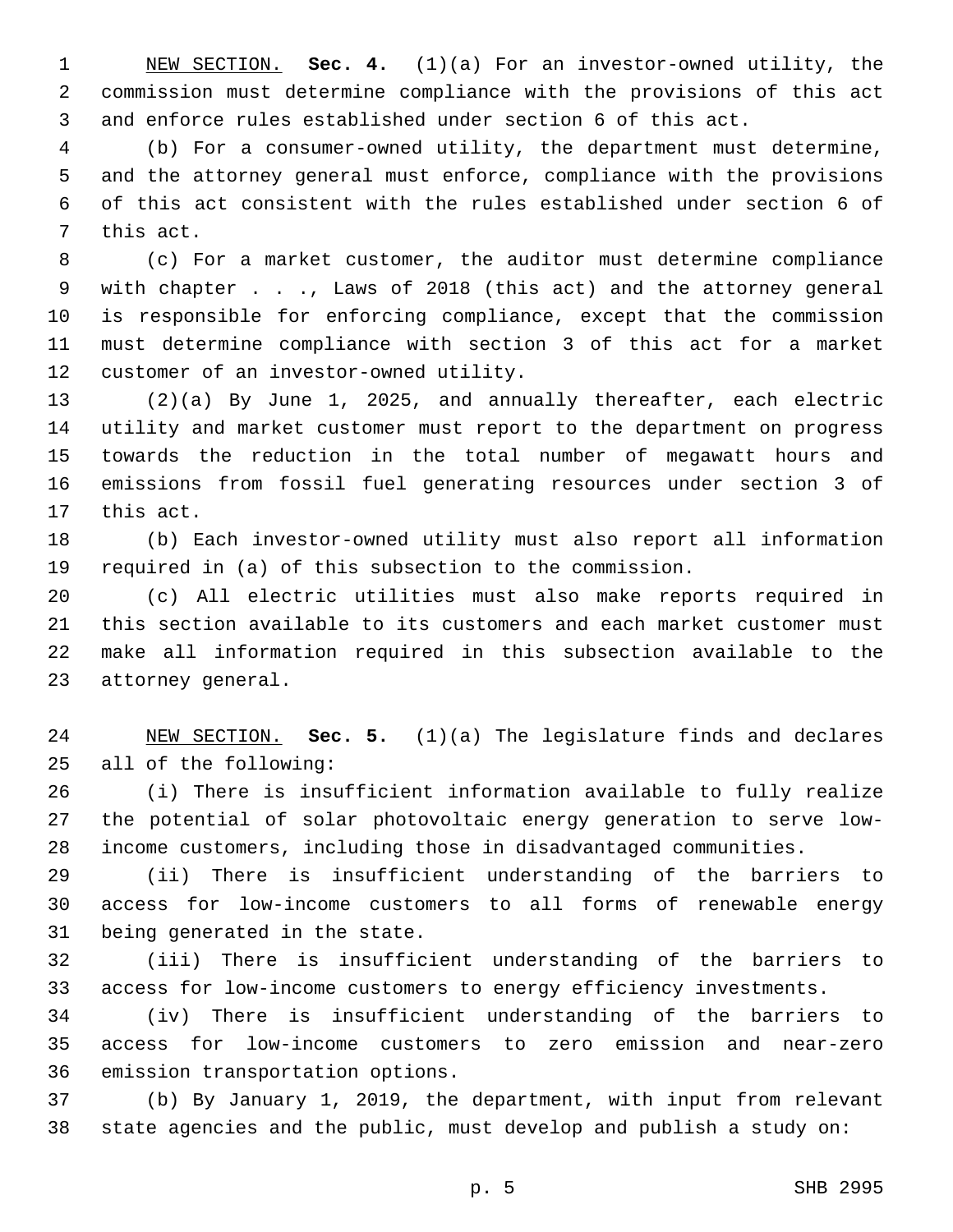(i) Barriers for low-income customers, including those in disadvantaged communities, to energy efficiency and weatherization investments, as well as recommendations on how to increase access to energy efficiency and weatherization investments to low-income 5 customers; and

 (ii) Barriers for low-income customers, including those in disadvantaged communities, to zero emission and near-zero emission transportation options, as well as recommendations on how to increase access to zero emission and near-zero emission transportation options to low-income customers, including those in disadvantaged 11 communities.

 (2) By January 1, 2025, the department, with input from relevant state agencies and the public, must develop and publish a study on:

 (a) The impact of this act on utility rates as it affects individuals of varying income levels, ethnic backgrounds, and racial 16 backgrounds; and

 (b) Projected and current worker hours in construction, manufacturing, operations, and maintenance created as a result of compliance with the requirements of this act. The study must also include estimates of direct, indirect, and induced job creation. The 21 study must be repeated every five years.

 (3) By January 1, 2038, the commission and the department must jointly evaluate: (a) Whether the resource requirements established in section 3 of this act are expected to be met by each electric utility; and (b) the technology and other changes necessary to meet 26 the requirements by 2045.

 (4) The definitions in RCW 19.285.030 apply throughout this 28 section.

29 (5) This section expires July 1, 2038.

 NEW SECTION. **Sec. 6.** The commission, in the case of investor- owned utilities, and the department, in the case of consumer-owned utilities, must adopt rules by 2025 to implement sections 3 and 4 of this act. In adopting the rules, the commission and the department must include, but not be limited to, provisions sufficient to achieve successful implementation of this act, penalties that ensure compliance with this act, temporary flexibility mechanisms to ensure reliable electric service, and appropriate mechanisms for monitoring fossil fuel use.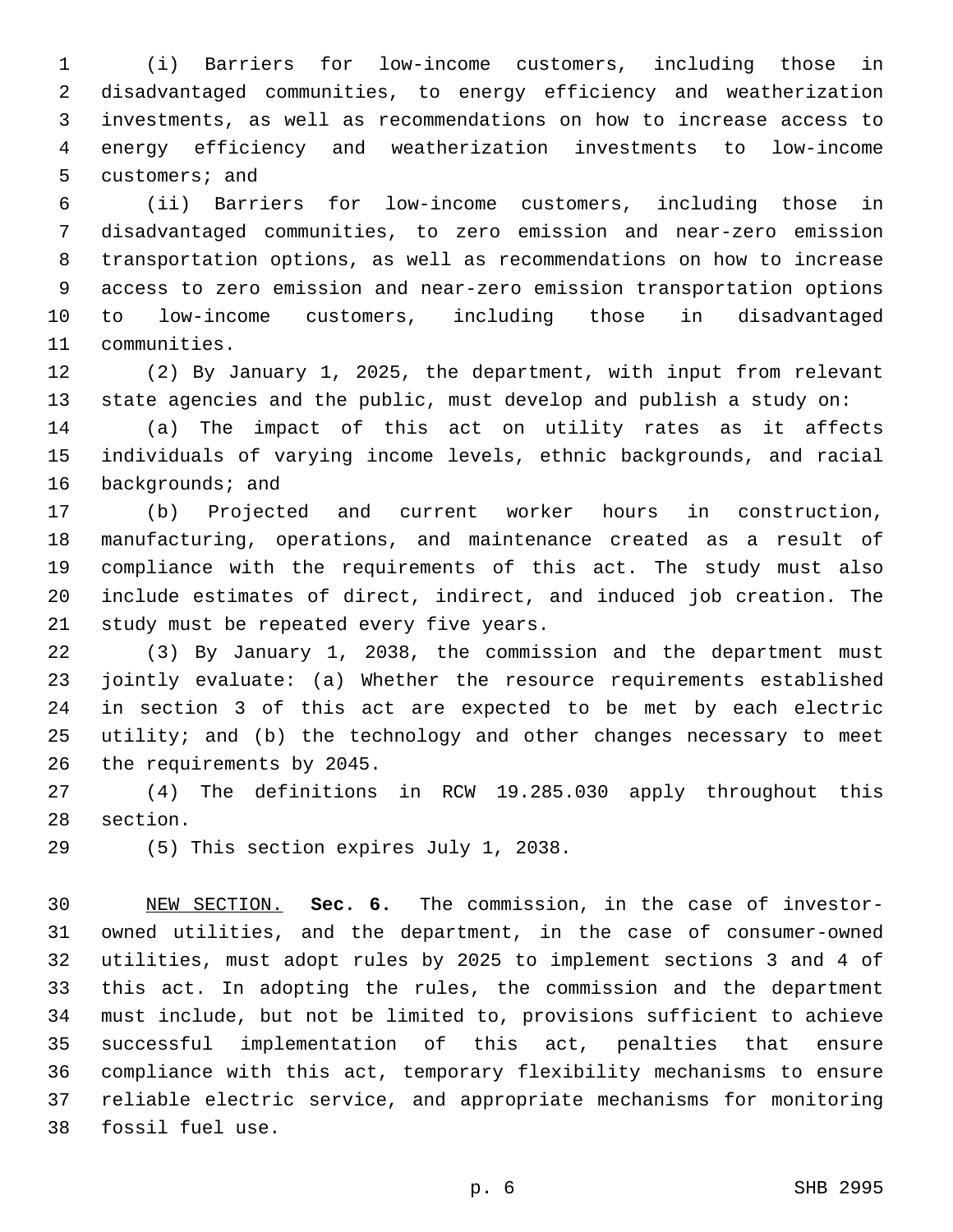NEW SECTION. **Sec. 7.** A new section is added to chapter 82.08 2 RCW to read as follows:

 (1) Subject to the limitations in this section, a person who has paid the tax imposed by RCW 82.08.020 is eligible for an exemption from the full amount, but not to exceed the cap established in subsection (2) of this section, of state tax in the form of a remittance for charges made for labor and services rendered by any person in respect to the constructing, expanding, upgrading, or improving of an eligible renewable energy investment project, or to sales of tangible personal property that becomes an ingredient or component of an eligible renewable energy investment project.

 (2) The exemption in this section is available in the form of a remittance. The total amount of remittance a person may receive under this section and section 8 of this act is limited to one million dollars per person per fiscal biennium. The total amount of remittance statewide that may be taken in any fiscal biennium under this section and section 8 of this act may not exceed ten million 18 dollars.

 (3) Application for an exemption as a remittance under this section must be made before initiation of an eligible renewable energy investment project. The application must be made to the department in a form and manner prescribed by the department. The application must contain information regarding the location of the investment project, estimated or actual costs, time schedules for completion and operation, and other information required by the department. The department must rule on the application within sixty days. Applications must be approved on a first-in-time basis.

 (4) A person may claim the exemption by submitting a remittance application, in a form and manner as required by the department, specifying the amount of exempted tax claimed and the qualifying purchases for which the exemption is claimed. A person may not apply for a remittance more frequently than once per quarter. The person must retain, in adequate detail to enable the department to determine whether the purchases meet the criteria under this section: Invoices; proof of tax paid; documents describing the location and size of new structures; and construction invoices and documents.

 (5) The department must determine eligibility under this section based on information provided by the person claiming the remittance and through audit and other administrative records. The department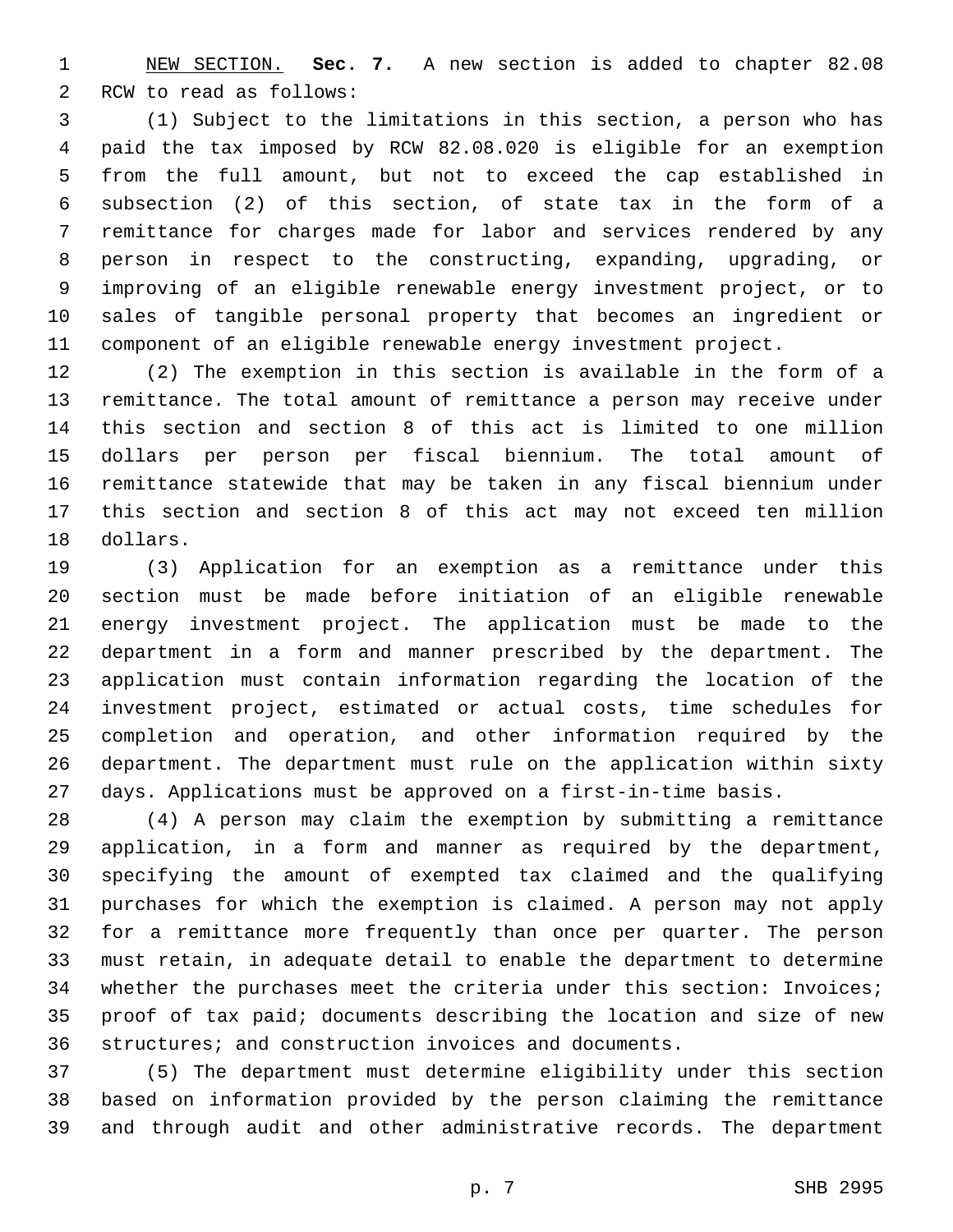must on a quarterly basis remit exempted amounts to a person submitting remittance applications during the previous quarter.

 (6) The definitions in this subsection apply throughout this section unless the context clearly requires otherwise.

 (a) "Eligible renewable energy investment project" means an investment project that either initiates a new renewable energy generation facility or expands, upgrades, or improves a current renewable energy generation facility by increasing its energy efficiency or energy capacity, and includes new or upgraded transmission and distribution infrastructure necessary to connect the 11 project to the electrical grid.

 (b) "Renewable energy generation facility" means an electric generation facility powered by a renewable resource, as that term is 14 defined in RCW 19.285.030.

 (7) This section applies to state sales taxes paid by a person on labor and services or tangible personal property received by the 17 buyer on or after January 1, 2021.

 (8) The department may not approve any remittance claimed after 19 December 31, 2029.

(9) This section is exempt from the provisions of RCW 82.32.808.

21 (10) This section expires January 1, 2030.

 NEW SECTION. **Sec. 8.** A new section is added to chapter 82.12 23 RCW to read as follows:

 (1) Subject to the limitations in this section, a person who has paid the tax imposed by RCW 82.12.020 is eligible for an exemption from the full amount, but not to exceed the cap established in subsection (2) of this section, of state tax in the form of a remittance for the use of tangible personal property that becomes an ingredient or component of an eligible renewable energy investment 30 project.

 (2) The exemption in this section is available in the form of a remittance. The total amount of remittance a person may receive under this section and section 7 of this act is limited to one million dollars per person per fiscal biennium. The total amount of remittance statewide that may be taken in any fiscal biennium under this section and section 7 of this act may not exceed ten million dollars.37

 (3) Application for an exemption as a remittance under this section must be made before initiation of an eligible renewable

p. 8 SHB 2995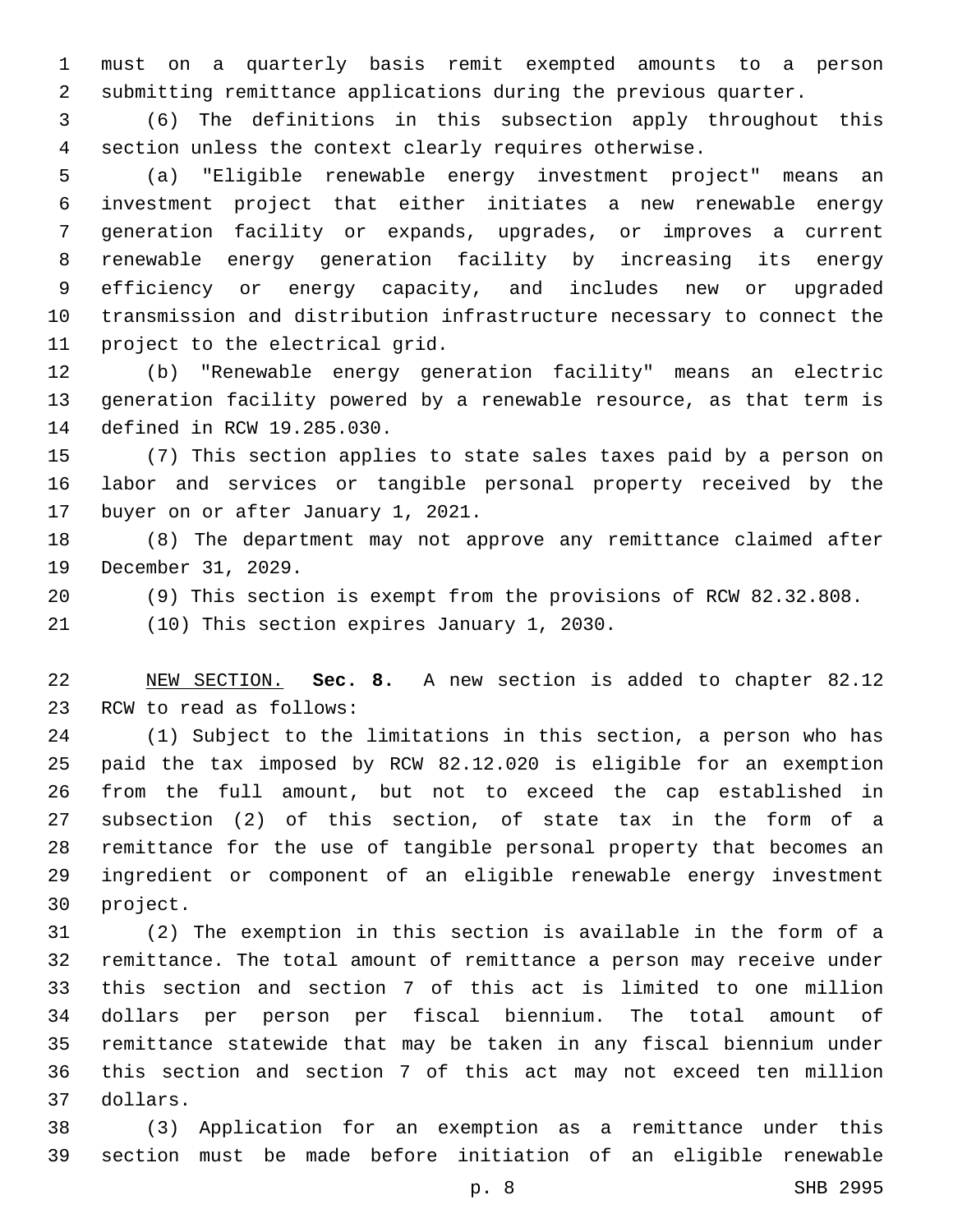energy investment project. The application must be made to the department in a form and manner prescribed by the department. The application must contain information regarding the location of the investment project, estimated or actual costs, time schedules for completion and operation, and other information required by the department. The department must rule on the application within sixty days. Applications must be approved on a first-in-time basis.

 (4) A person may claim the exemption by submitting a remittance application, in a form and manner as required by the department, specifying the amount of exempted tax claimed and the qualifying purchases for which the exemption is claimed. A person may not apply for a remittance more frequently than once per quarter. The person must retain, in adequate detail to enable the department to determine whether the purchases meet the criteria under this section: Invoices; proof of tax paid; documents describing the location and size of new structures; and construction invoices and documents.

 (5) The department must determine eligibility under this section based on information provided by the person claiming the remittance and through audit and other administrative records. The department must on a quarterly basis remit exempted amounts to a person submitting remittance applications during the previous quarter.

 (6) The definitions in section 7 of this act apply to this 23 section.

 (7) This section applies to tangible personal property acquired 25 on or after January 1, 2021.

 (8) The department may not approve any remittance claimed after 27 December 31, 2029.

(9) This section is exempt from the provisions of RCW 82.32.808.

29 (10) This section expires January 1, 2030.

 NEW SECTION. **Sec. 9.** A new section is added to chapter 82.16 31 RCW to read as follows:

 The definitions in this section apply throughout this section and section 10 of this act, unless the context clearly requires 34 otherwise.

 (1) "Clean energy investment expenditure" means expenditures for the purpose of receiving tax credits pursuant to this act which are consistent with the priorities and limitations of section 3(4) of 38 this act.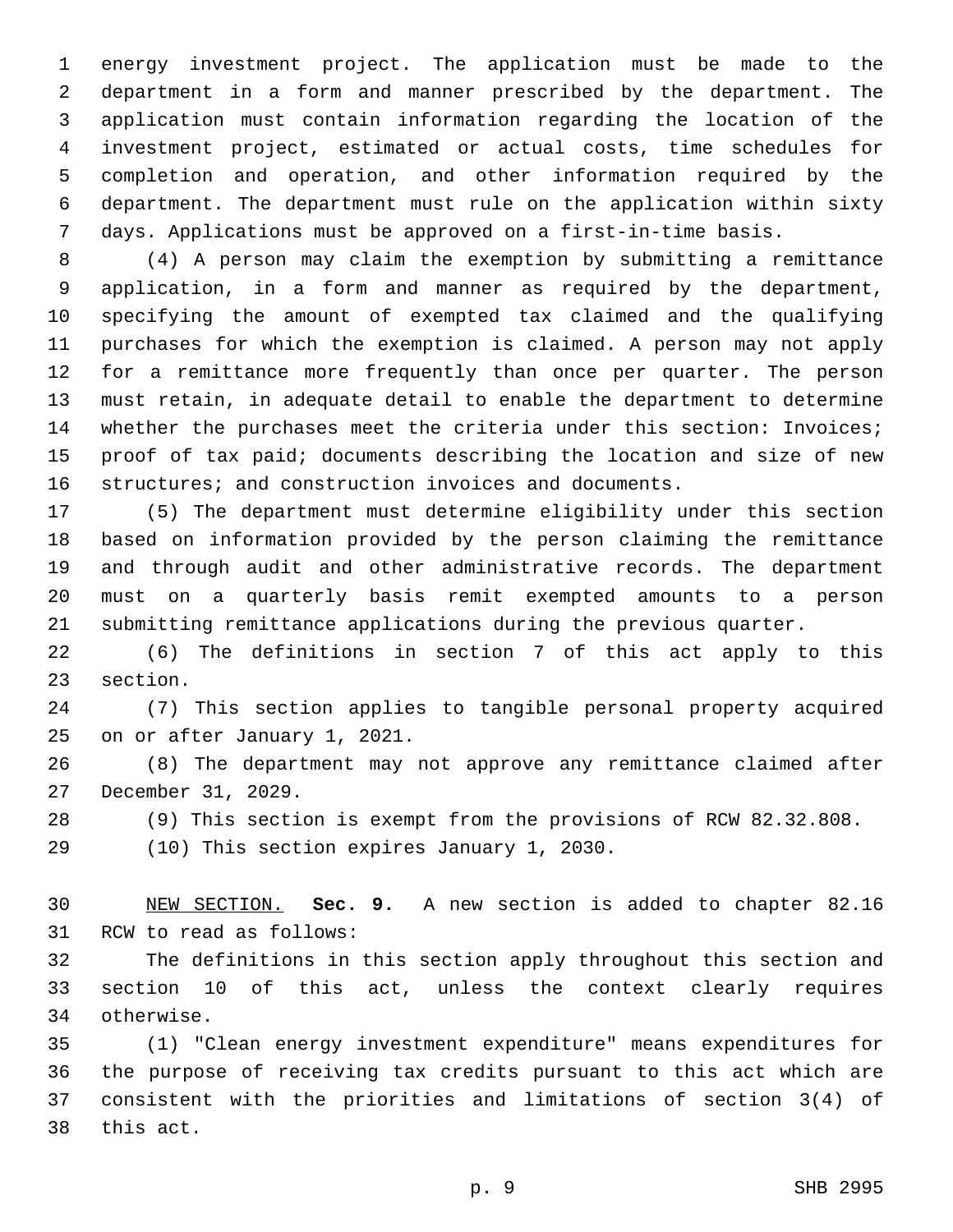(2) "Commission" means the utilities and transportation 2 commission.

 (3) "Consumer-owned energy utility" means any consumer-owned gas distribution business or consumer-owned light and power business.

 (4) "Consumer-owned gas distribution business" means any gas distribution business not subject to regulation by the commission of the rates, tolls, rentals, contracts or charges, or service rendered, or the adequacy or sufficiency of the facilities, equipment, instrumentalities, or buildings, or the reasonableness of rules or regulations made, furnished, used, supplied, or in force affecting any gas plant owned and operated by such gas distribution business.

 (5) "Consumer-owned light and power business" means any light and power business not subject to regulation by the commission of the rates, tolls, rentals, contracts or charges, or service rendered, or the adequacy or sufficiency of the facilities, equipment, instrumentalities, or buildings, or the reasonableness of rules or regulations made, furnished, used, supplied, or in force affecting any electric plant owned and operated by such light and power 19 business.

 (6) "Gas distribution business" has the same meaning as provided 21 in RCW 82.16.010.

 (7) "Investor-owned energy utility" means any investor-owned gas distribution business or investor-owned light and power business.

 (8) "Investor-owned gas distribution business" means any gas distribution business subject to regulation by the commission of the rates, tolls, rentals, contracts or charges, or service rendered, or the adequacy or sufficiency of the facilities, equipment, instrumentalities, or buildings, or the reasonableness of rules or regulations made, furnished, used, supplied, or in force affecting any gas plant owned and operated by such gas distribution business.

 (9) "Investor-owned light and power business" means any light and power business subject to regulation by the commission of the rates, tolls, rentals, contracts or charges, or service rendered, or the adequacy or sufficiency of the facilities, equipment, instrumentalities, or buildings, or the reasonableness of rules or regulations made, furnished, used, supplied, or in force affecting any electric plant owned and operated by such light and power business.38

 (10) "Light and power business" has the same meaning as provided 40 in RCW 82.16.010.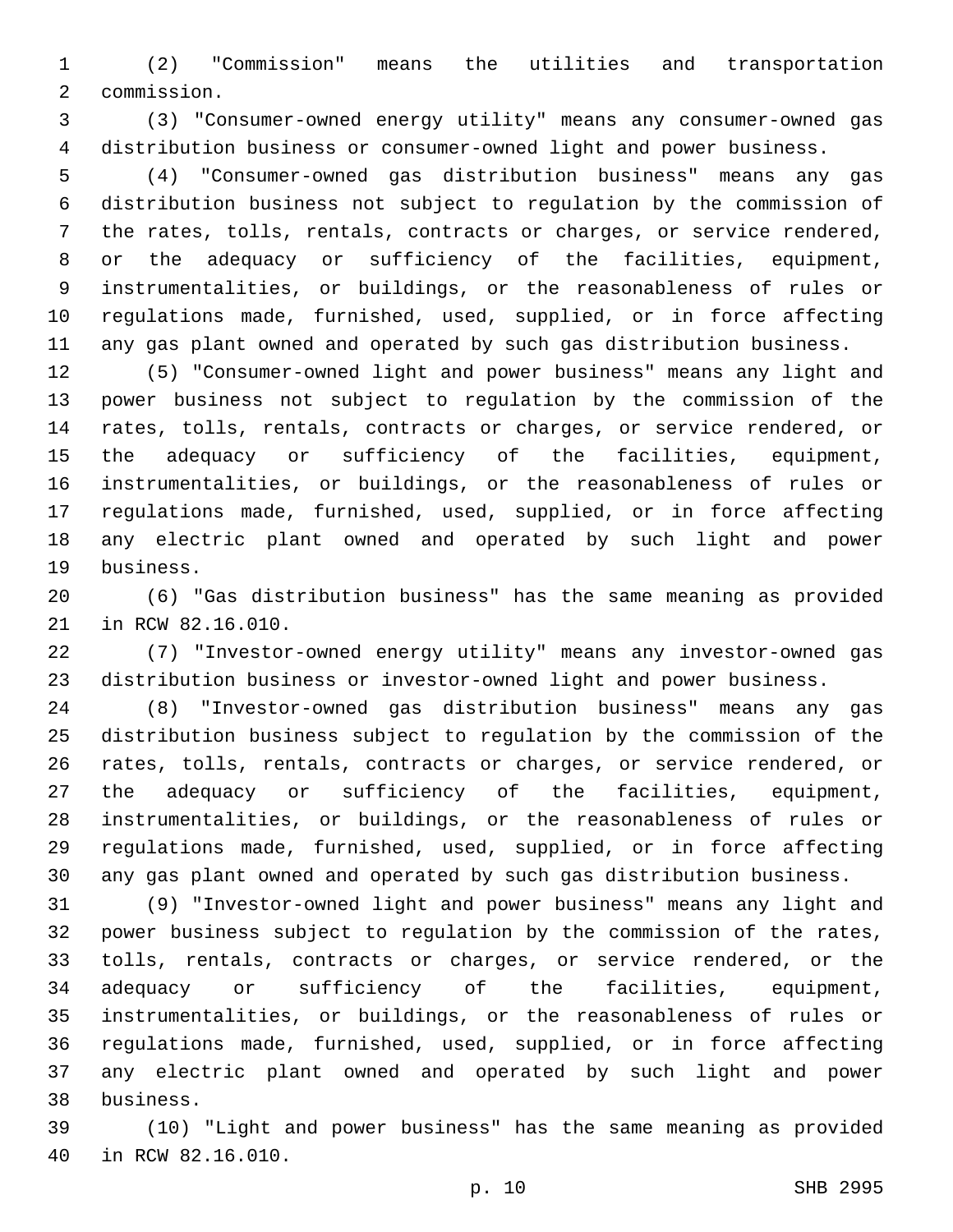NEW SECTION. **Sec. 10.** A new section is added to chapter 82.16 2 RCW to read as follows:

 (1)(a) Beginning July 1, 2019, an investor-owned energy utility or a consumer-owned energy utility is allowed a credit against taxes due under this chapter in an amount equal to the total amount of clean energy investment expenditures, not to exceed one million dollars per person per fiscal biennium.7

 (b) The department must keep a running total of all credits approved under this section. The department may not approve any credits that would cause the total amount of approved credits statewide to exceed ten million dollars in any fiscal biennium.

 (c) Application for tax credits under this section must be submitted to the department before making clean energy investment expenditures. The application must be in a form and manner prescribed by the department. The application must include a description and dollar amount of the proposed clean energy investment expenditures. Applications must be approved on a first-in-time basis.

 (d) Credit earned under this section may equal or exceed the tax otherwise due under this chapter for the tax reporting period. No 20 refunds may be granted for unused credits.

 (e) To claim a credit under this section, a person must electronically file with the department all returns, forms, and any other information required by the department, in an electronic format as provided or approved by the department. Any return, form, or information required to be filed in an electronic format under this section is not filed until received by the department in an electronic format. As used in this subsection, "returns" has the same 28 meaning as "return" in RCW 82.32.050.

 (2) Credits may not be earned under this section after December 31, 2029. Credits must be claimed under this section by December 31, 31 2030.

(3) This section is exempt from the provisions of RCW 82.32.808.

(4) This section expires January 1, 2031.

 NEW SECTION. **Sec. 11.** (1) The legislature finds that a transition to one hundred percent fossil fuel free electricity is necessary to protect Washingtonians from undue risk, desired by the public, and technically feasible, but that the implementation of this act would benefit from deeper engagement with stakeholders and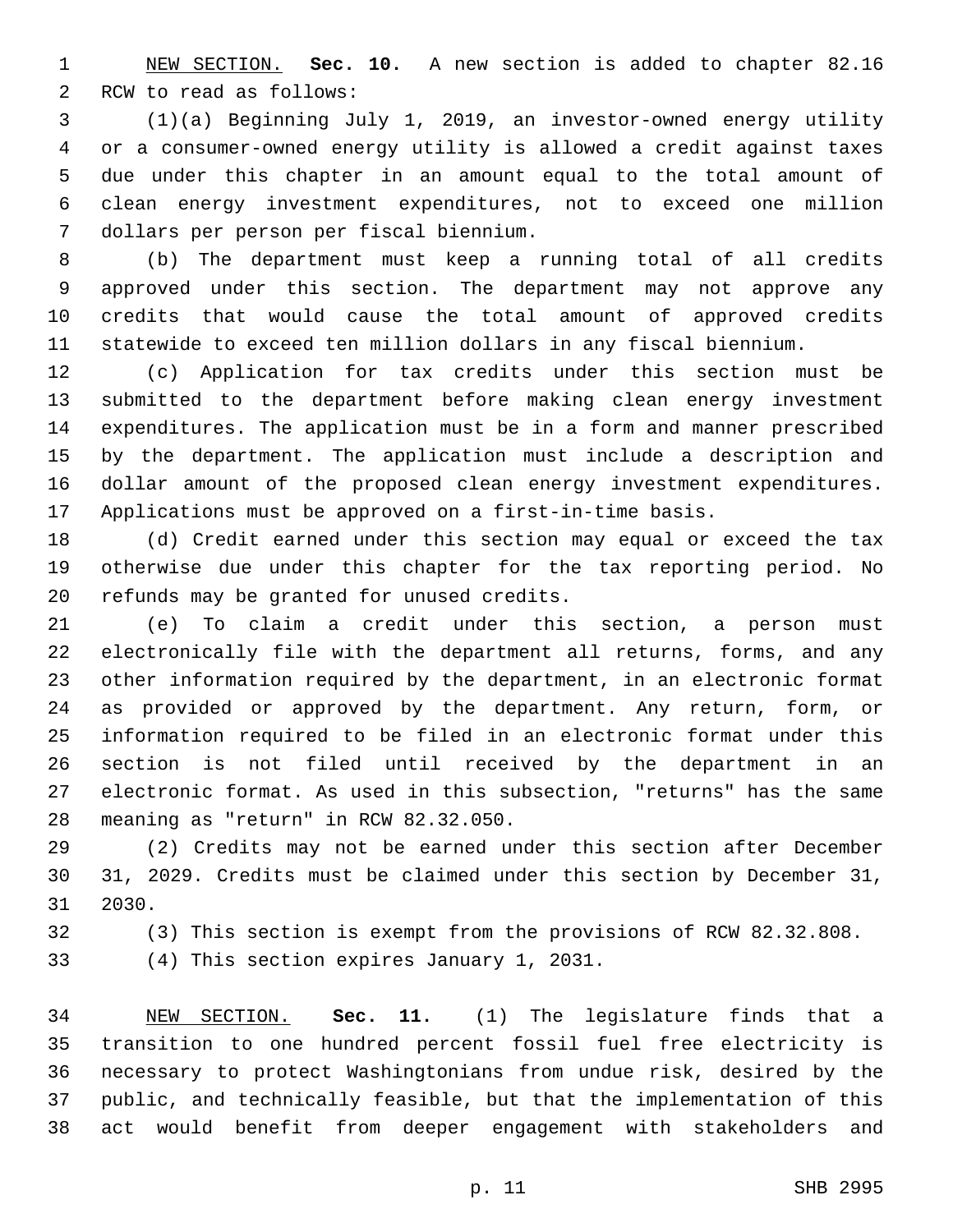additional analysis to minimize costs, ensure reliability, and benefit Washington state, its residents, and businesses.

 (2) The department of commerce and the Washington utilities and transportation commission must jointly convene a clean energy transition work group. The work group must have no more than nineteen members, named, except as otherwise provided, by the governor. At 7 minimum, the work group must include:

8 (a) One representative of an investor-owned utility;

(b) One representative of a consumer-owned utility;

 (c) One representative of a statewide environmental organization focused on climate change and greenhouse gas emissions reduction;

(d) An expert in, or developer of, clean energy technologies;

 (e) Public counsel or an advocate for electric utility ratepayers 14 designated by public counsel;

 (f) One representative of a statewide labor organization that represents a broad cross-section of workers, or such an 17 organization's designee;

 (g) One representative of a statewide labor organization that 19 represents workers in the electricity sector;

 (h) The chair of the Washington utilities and transportation 21 commission, or the chair's designee;

 (i) The director of the department of commerce, or the director's 23 designee;

24 (j) The governor, or the governor's designee;

 (k) One member and an alternate from each major caucus of the house of representatives, appointed by the speaker of the house of 27 representatives;

 (l) One member and an alternate from each major caucus of the senate, appointed by the president of the senate;

 (m) One representative of the Pacific Northwest national 31 laboratory; and

(n) One representative of an institution of higher education.

 (3) The clean energy transition work group must provide a report to the governor and the appropriate committees of the legislature, in compliance with RCW 43.01.036, by December 15, 2018. The report must 36 include recommendations on:

(a) Enforcement mechanisms to achieve the intent of this act;

 (b) Flexibility mechanisms to ensure reliable service and minimize the cost of the clean energy transition to utility